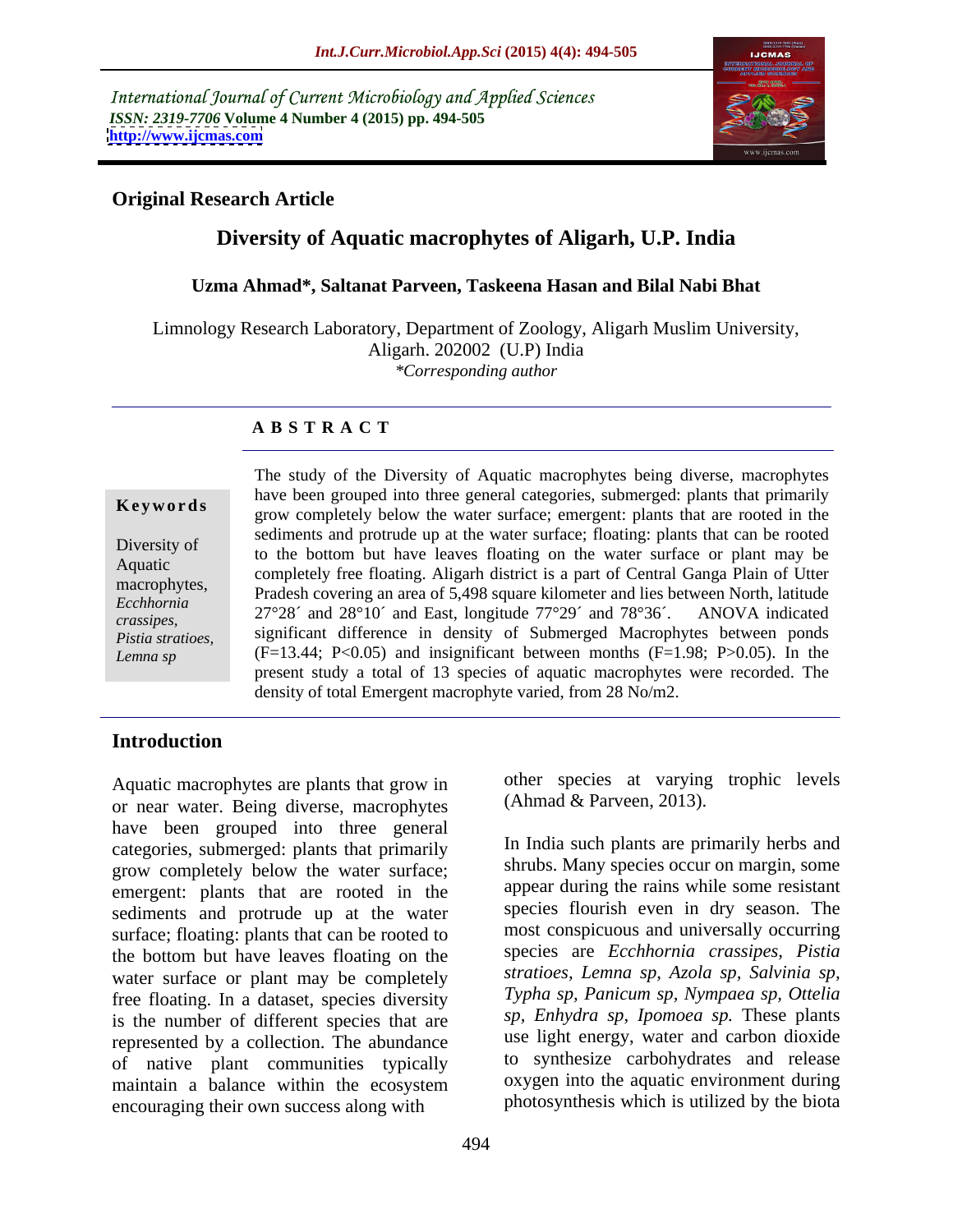of the same aquatic ecosystem. Further, **Macrophyte collection, identification and** these plants can change water temperatures and available oxygen in water, thus

Macrophytes are the chief exploiters of the were identified with the help of Fasset nutrients from the sediments, which (1998), Cook, 1990 and Adoni (1985). otherwise are lost temporarily from the After having the preliminary knowledge of water. These nutrients are released only after macrophytes present in the water body, the death and decay of macrophytes and abundance of macrophyte taxa was recorded subsequent mineralization. Thus, role of in situ i.e., three randomly selected quadrats, macrophytes in nutrient dynamics and 1m x 1m, and average abundance was primary productivity of shallow aquatic ecosystems is far more significant than one can visualize.

Plain of Utter Pradesh covering an area of North, latitude  $27^{\circ}28'$  and  $28^{\circ}10'$  and East, district falling in Upper Ganga doab, normal rainfall of 708 mm with 46 rainy (Tables 1-3). days, experiences sub-tropical climate. Selected ponds are shallow sewage fed Spatially, these macrophytes showed the perennial ponds, with irregular shore line following order of abundance; Chherat pond

The basin of these ponds is flat and sloping,

# **eneumeration:**

indirectly influencing growth and survival of For the investigation three freshwater ponds fish. Besides, providing food and habitat to infested with aquatic macrophytes namely, fish, wildlife and other aquatic organisms, Chautal pond, Laldiggi pond and Chherat macrophytes stabilize sediments, improve pond located in the vicinity of Aligarh were water clarity and add diversity to the selected. For Identification, different types shallow areas of lakes. of macrophytes were handpicked from the pond and sorted out in laboratory, the taxa expressed as No./quadrat.

### **Results and Discussion**

**Study area and location:** In the present study a total of 13 species of Aligarh district is a part of Central Ganga selected ponds, out of which, two species 5,498 square kilometer and lies between to submerged and eight species to emergent <sup>o</sup>28<sup>o</sup> and 28<sup>o</sup>10<sup>o</sup> and East, macrophytes in both Chherat and Chautal longitude  $77^{\circ}29'$  and  $78^{\circ}36'$ . The entire ponds whereas Laldiggi pond showed represents flat topography and receives a macrophytes throughout the study period aquatic macrophytes were recorded in all the belong to free floating, three species belong complete absence of free floating (Tables 1-3).

having a central deep area. > Laldiggi pond >Chautal pond (Tables 1- 3).

water supply is regulated through rain water The total macrophytes density varied, from and drainage into which the surface  $28 \text{ No./m}^2$  in June, 2010 to 156 No./m<sup>2</sup> in runoff and domestic sewage from the Corober, 2010 in Chherat pond, from 30 surrounding area enters. Human excreta  $\sim$  No./m<sup>2</sup> in June, 2010 to 204 No./m<sup>2</sup> in from the surrounding locality is washed into October, 2010 in Laldiggi pond and from 30 these ponds during rainy season thereby  $\sim$  No./m<sup>2</sup> in May, 2010 to 166 No./m<sup>2</sup> in increasing the nutrient concentration in these September, 2010 in Chautal pond during the ponds. course of study (Tables 1-3).in June, 2010 to 156 No./ $m<sup>2</sup>$  in 2 in in October, 2010 in Chherat pond, from 30 in June, 2010 to 204  $No./m^2$  in 2 in in in May, 2010 to 166 No./ $m^2$  in 2 in in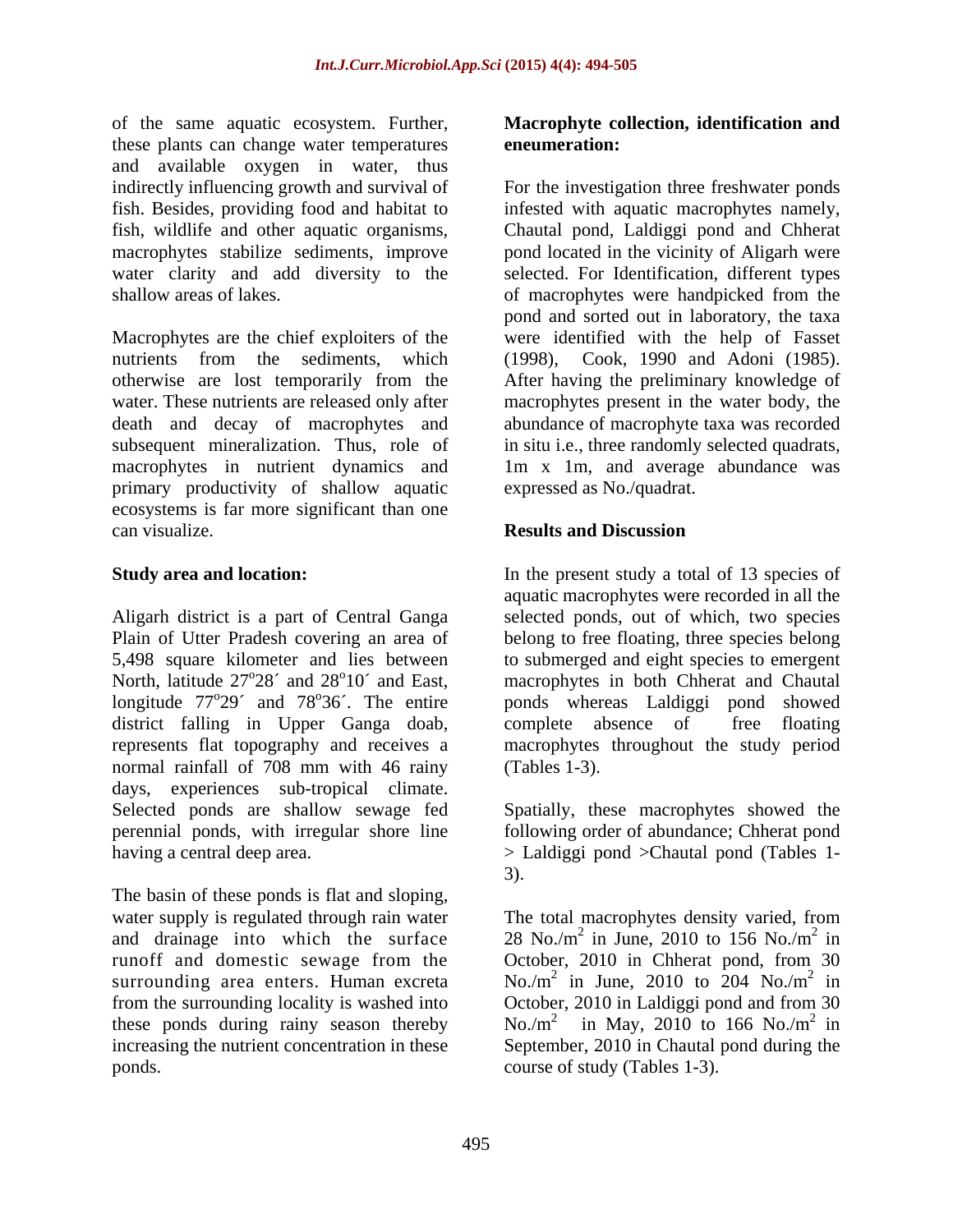#### **Table.1** Monthly distribution and abundance of Aquatic Macrophytes (No/1m×1m quadrat) in Chherat Pond from February, 2010 to July, 2011

| <b>Aquatic Macrophytes</b>                    | Family                     | Feb. Mar.       |          | Apr. May        |                 | Jun.            | Jul.            | Aug.            | Sep.            |                 |                 |                 |          |      |            |                 |                 | Oct. Nov. Dec. Jan. Feb. Mar. Apr. May Jun. Jul. |                 |
|-----------------------------------------------|----------------------------|-----------------|----------|-----------------|-----------------|-----------------|-----------------|-----------------|-----------------|-----------------|-----------------|-----------------|----------|------|------------|-----------------|-----------------|--------------------------------------------------|-----------------|
|                                               |                            | 2010            |          |                 |                 |                 |                 |                 |                 |                 |                 |                 | 2011     |      |            |                 |                 |                                                  |                 |
|                                               |                            |                 |          |                 |                 |                 |                 |                 |                 |                 |                 |                 |          |      |            |                 |                 |                                                  |                 |
| <b>Free Floating</b><br>Eicchornia Crassipes  | Pontederiiaceae            | 00.             | $\Omega$ | (0()            | ()()            | (0()            | (0()            | 00 <sup>1</sup> | (0()            | 00 <sup>1</sup> | 00 <sup>°</sup> | (0()            |          |      |            |                 |                 |                                                  |                 |
| Ipomoea aquatica                              | Convolvulaceae             | 37              | 18       | 15              | 16              | 13              | - 10            | 26              | 29              | 31              | 28              | 27              |          | 15   | 12         |                 | 13              |                                                  | 18 20           |
|                                               |                            |                 |          |                 |                 |                 |                 |                 |                 |                 |                 |                 |          |      |            |                 |                 |                                                  |                 |
| <b>Submerged</b><br>Hydrilla sp.              | Hydrocharitaceae           |                 | -18      |                 |                 | 00 <sup>1</sup> | 00 <sup>1</sup> | 00 <sup>1</sup> | $\Omega$        |                 |                 | 19              | $\Omega$ |      |            |                 |                 |                                                  | 19 31           |
| Ceratophyllum sp.                             | Caretophylaceae            | - 00            | $\Omega$ | (0()            | (0()            | $00 -$          | - 00            | -00-            | $\Omega$        | 00.             | -00-            |                 |          |      |            |                 |                 |                                                  | - 00            |
| Potamogeton sp.                               | Potamogetonaceae           | 00 <sup>1</sup> | - 00     | $00\,$          | $00\,$          | $00\,$          | $00\,$          | $00\,$          | 00 <sup>1</sup> | 00 <sup>1</sup> | 00 <sup>1</sup> | 00 <sup>1</sup> | 00       | 25   | 23         | $00\,$          | $00\,$          | 00 00                                            |                 |
|                                               |                            |                 |          |                 |                 |                 |                 |                 |                 |                 |                 |                 |          |      |            |                 |                 |                                                  |                 |
| <b>Emergent</b><br>Typha sp.<br>Polygonum sp. | Typhaceae                  | 16 25           |          |                 |                 |                 |                 |                 |                 | 29              |                 |                 |          | 26   |            |                 |                 |                                                  | 07 12           |
|                                               | Polygonaceae               | 00 00           |          | 00 <sup>1</sup> | - 00            |                 | <u>ഡ</u>        | $00 -$          | ൜               |                 |                 |                 |          |      |            |                 |                 | $00 -$                                           |                 |
| Phragmitessp.                                 | poaceae                    | 06 05           |          | 00 <sup>1</sup> | $\Omega$        |                 | (1)             |                 |                 | 28              | 26              |                 |          |      |            |                 |                 | 20                                               |                 |
| Callitriche sp.                               | plantaginaceae             |                 | 18 23    | - 08            | - 00            |                 |                 |                 |                 |                 |                 |                 |          |      |            |                 |                 |                                                  | $\alpha$        |
| Rorripa sp                                    | <i><b>Brassicaceae</b></i> | 00 00           |          | $00\,$          | - 00            | $00 -$          | - ററ            | OO.             | $\Omega$        |                 |                 |                 |          |      |            |                 |                 | $00 -$                                           |                 |
| Rannunculus sp.                               | Ranunculacae               |                 | 13 27    | $-11$           | 00 <sup>1</sup> | $00\,$          | 24              |                 | $00\,$          | 01              | 03              | 05              | -07      | 15.  |            | $\overline{00}$ | 00 <sup>1</sup> | $00$ 00                                          |                 |
| Alisma aquatica                               | Alismata                   | $00 \qquad 00$  |          | 00 <sup>1</sup> | (0()            | (0()            | (0()            | (0()            | (0()            | (0()            | (0()            | (0()            | - 00     | ()() | ()()       |                 |                 |                                                  | - 00            |
|                                               | <b>Brassicaceae</b>        | 00 00           |          | 00 <sup>1</sup> | - 00            | (0()            | (1)             | ()()            | ()()            |                 | (0()            |                 |          |      |            | - ()()          | (K)             | - 00                                             | $\bigcirc$ ()() |
| Nasturtium sp.<br>Total                       |                            | 101 116 80      |          |                 | 51              | 28              | 45              | 75              | 92              | 156             |                 | 125 132 97      |          |      | 132 118 63 |                 |                 | 48 64 103                                        |                 |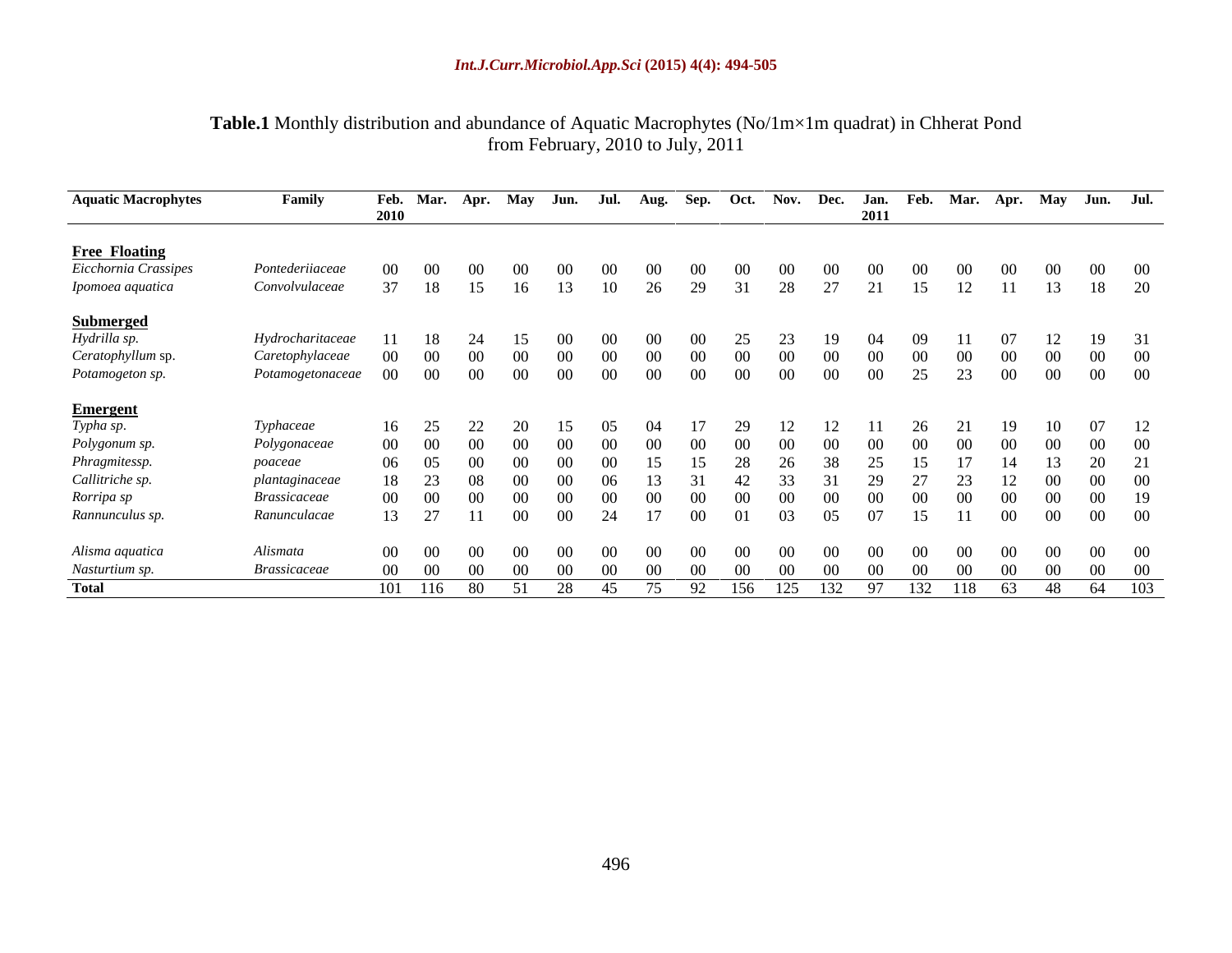#### **Table.2** Monthly distribution and abundance of Aquatic Macrophyte ( No./1m×1m quadrat) in Laldiggi Pond from February, 2010 to July, 2011

| <b>Aquatic Macrophytes</b>                            | Family              |       | Feb. Mar. Apr. May Jun. Jul. Aug. Sep. Oct. Nov. Dec. Jan. Feb. Mar. Apr. May Jun. Jul. |                 |                 |           |                 |        |      |        |                 |                 |                  |    |                                   |    |                 |         |               |         |
|-------------------------------------------------------|---------------------|-------|-----------------------------------------------------------------------------------------|-----------------|-----------------|-----------|-----------------|--------|------|--------|-----------------|-----------------|------------------|----|-----------------------------------|----|-----------------|---------|---------------|---------|
|                                                       |                     | 2010  |                                                                                         |                 |                 |           |                 |        |      |        |                 |                 | 2011             |    |                                   |    |                 |         |               |         |
| <b>Free Floating</b>                                  |                     |       |                                                                                         |                 |                 |           |                 |        |      |        |                 |                 |                  |    |                                   |    |                 |         |               |         |
| Eicchornia crassipes                                  | Pontederiiaceae     | 00    | - 00                                                                                    | 00 <sup>1</sup> | -00-            | (0()      | $00-$           | -00-   |      | - 00   | -00-            | 00 <sup>1</sup> | (0()             |    | $00\,$<br>00 <sup>1</sup>         |    | 00 <sup>1</sup> |         | $00 \t 00$    |         |
| Ipomoea aquatica                                      | Convolvulaceae      | 00    | $\sim 00$                                                                               | 00              | 00 <sup>1</sup> | 00        | $00\,$          | $00\,$ | - 00 | $00\,$ | 00 <sup>1</sup> | $00\,$          | $00\,$           |    | $00\,$<br>$00\,$                  |    | $00\,$          | -00     |               | $00$ 00 |
| <b>Submerged</b><br>Hydrilla sp.<br>Ceratophyllum sp. |                     |       |                                                                                         |                 |                 |           |                 |        |      |        |                 |                 |                  |    |                                   |    |                 |         |               |         |
|                                                       | Hydrocharitaceae    |       | 20 17                                                                                   |                 | -00-            | - 00      | 00 <sup>1</sup> | - 09   | 29   | -36-   |                 | 27              |                  |    | - 10                              |    | -07             |         | $00 \t 31$    |         |
|                                                       | Caretophylaceae     |       | 17 11                                                                                   | -07             | 03 <sup>2</sup> |           |                 |        | 26   | 28     | 15              | 19              |                  | 04 | $00\,$                            |    | 00              | - 00    | 00 07         |         |
| Potamogeton sp.                                       | Potamogetonaceae    |       | 11 10                                                                                   | - 19            | 08              | 02        | 21              | 25     | 29   | 24     | 23              | - 19            | 30               |    | 03<br>08                          |    | $00\,$          | $00 \,$ | 00 21         |         |
| <b>Emergent</b><br>Typha sp.<br>Polygonum sp.         |                     |       |                                                                                         |                 |                 |           |                 |        |      |        |                 |                 |                  |    |                                   |    |                 |         |               |         |
|                                                       | Typhaceae           | 09 11 |                                                                                         |                 | -09             |           | -13-            | 2.1    | - 29 | 25     | - 11            |                 | 23               |    | - 19<br>19                        |    | 21              |         | 16 23         |         |
|                                                       | Polygonaceae        |       | 12 05                                                                                   | - 05            | 02              | - 01      |                 | -18    | 20   | 27     |                 | 32 32           | $\sim$ 25 $\sim$ |    | $\sim$ 00<br>$00\,$               |    | 00<br>00        |         | $00 \t 00$    |         |
| Phragmites sp.<br>Callitriche sp.                     | poaceae             | 19    |                                                                                         |                 | (0()            | (0()      | (0()            | -28    |      |        | -16             |                 |                  |    | 27                                |    | 33              | 18      | $09 \t 11$    |         |
|                                                       | plantaginaceae      | 00    | $\sim$ 00                                                                               |                 | (1)             |           | (10)            | (1)    |      | (1)    |                 | -00-            | (K)              |    | -09                               |    | 00 <sup>1</sup> |         | 00 17         |         |
| Rorripa sp.                                           | <b>Brassicaceae</b> |       | 00 00                                                                                   | - ററ            | $00 -$          | - 00      | 00 <sup>1</sup> | $00 -$ |      | $00 -$ | $00 -$          | $00 -$          | $00 -$           |    | 05<br>09                          |    | 00 <sup>1</sup> | $00 -$  | 00 10         |         |
| Rannunculus sp.                                       | Ranunculacae        |       | 11 09                                                                                   | - 07            | 03              | $00\,$    | $00\,$          | 17     | 18   | - 14   | 12              | 12              | 19               |    | 18<br>10                          | 14 |                 | 05      | 00 09         |         |
|                                                       | Alismata            |       | 14 13                                                                                   |                 |                 | - 09      | - 11            | 21     | 19   | - 19   | 21              | 23              | - 28             |    | 17<br>09                          |    | 17              | - 09    | 07 21         |         |
| Alisma aquatica<br>Nasturtium sp.                     | <b>Brassicaceae</b> |       | 00 00                                                                                   | 00 <sup>1</sup> | 00 <sup>1</sup> | $\sim 00$ | 00 <sup>°</sup> | - 00   |      | $00\,$ | - 00            | 00 <sup>1</sup> | $00\,$           |    | $00\,$<br>$00\,$                  |    | 00<br>- 00      |         | $00\qquad 00$ |         |
| <b>Total</b>                                          |                     |       | 113 93 87 36 30 86 163                                                                  |                 |                 |           |                 |        |      |        |                 |                 |                  |    | 197 204 161 163 169 101 108 92 51 |    |                 |         |               | 32 150  |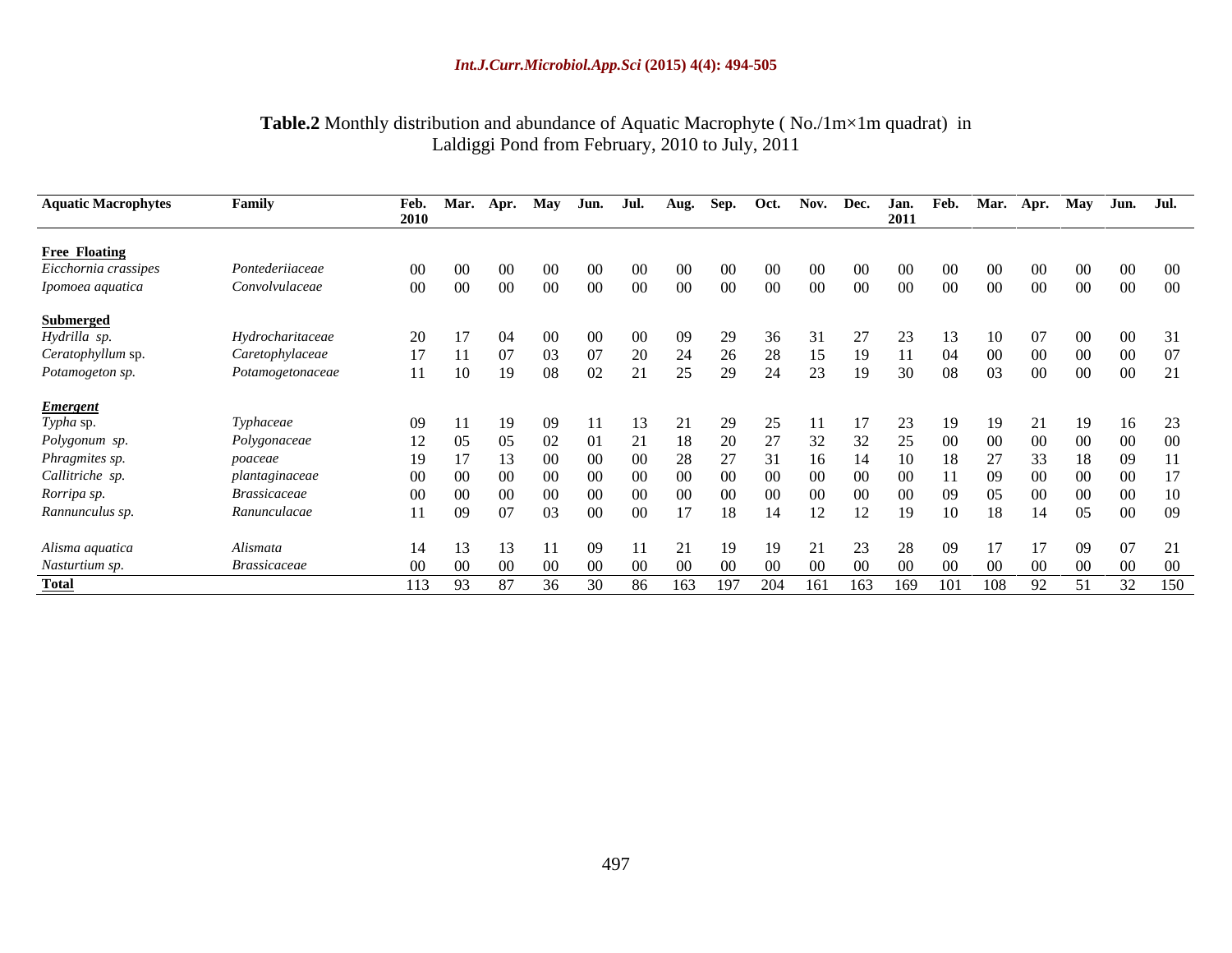| Table.3<br>u quadrat) in<br>⊀lm<br>Aquatic<br>ീerophyte പ<br>NQ<br>$lm \times$<br>y distributior<br>and<br>abundance oi<br>Month<br>-iviac. |  |
|---------------------------------------------------------------------------------------------------------------------------------------------|--|
| 201<br>2010.<br>hautal<br>trom<br>July<br>Pond<br>ı Hehruar                                                                                 |  |

| <b>Aquatic Macrophytes</b>                                                                 | Family                     |                 | Feb. Mar. Apr. |                 |                 |                 |                 | May Jun. Jul. Aug. Sep. Oct. Nov. Dec. Jan. Feb. Mar. Apr. May Jun. Jul. |                 |                 |                 |                 |                 |                 |                 |                 |                     |                 |
|--------------------------------------------------------------------------------------------|----------------------------|-----------------|----------------|-----------------|-----------------|-----------------|-----------------|--------------------------------------------------------------------------|-----------------|-----------------|-----------------|-----------------|-----------------|-----------------|-----------------|-----------------|---------------------|-----------------|
|                                                                                            |                            | 2010            |                |                 |                 |                 |                 |                                                                          |                 |                 |                 | 2011            |                 |                 |                 |                 |                     |                 |
|                                                                                            |                            |                 |                |                 |                 |                 |                 |                                                                          |                 |                 |                 |                 |                 |                 |                 |                 |                     |                 |
| Free Floating<br>Eicchornia crassipes                                                      | Pontederiiaceae            | 28              |                |                 | 20              |                 | - 19            | 22                                                                       | 05 <sup>7</sup> |                 | 22              |                 | 18 31           | 27              | - 14            |                 | 18 11 06            |                 |
| Ipomoea aquatica                                                                           | Convolvulaceae             | $00\,$          |                | -00             | 00 <sup>1</sup> | 00 <sup>1</sup> | 00 <sup>1</sup> | $00\,$                                                                   | $00\,$          | $00\,$          | $00\,$          | $00\,$          | $00\,$          | $00\,$          | $00\,$          | $00\,$          | 00 00               |                 |
|                                                                                            |                            |                 |                |                 |                 |                 |                 |                                                                          |                 |                 |                 |                 |                 |                 |                 |                 |                     |                 |
| <b>Submerged</b><br>Hydrilla sp.<br>Ceratophyllum sp.                                      | Hydrocharitaceae           |                 |                |                 |                 |                 |                 | 00 <sup>1</sup>                                                          | $00 -$          | 00 <sup>1</sup> | -00             | 00 <sup>1</sup> | 00 <sup>1</sup> | 00 <sup>1</sup> |                 | $00 -$          |                     | 00 00           |
|                                                                                            | Caretophylaceae            | $00\,$          |                | (0()            | - 00            | 00 <sup>1</sup> | -00-            | -00-                                                                     | - 00            | - 00            | -00-            | 00 <sup>1</sup> | - 00            | 00 <sup>1</sup> | 00 <sup>1</sup> | 00 <sup>1</sup> | $00\,$              | $00\,$          |
| Potamogeton sp.                                                                            | Potamogetonaceae           | 27              |                | 00 <sup>1</sup> | $00 -$          | 00 <sup>1</sup> | 17              | 46                                                                       | 31              | 27              | 21              | 28              | $00\,$          | 00 <sup>1</sup> | 00 <sup>1</sup> | $00\,$          | $00 \qquad 00$      |                 |
|                                                                                            |                            |                 |                |                 |                 |                 |                 |                                                                          |                 |                 |                 |                 |                 |                 |                 |                 |                     |                 |
|                                                                                            | Typhaceae                  | 23              |                |                 |                 |                 |                 | 30                                                                       |                 |                 |                 |                 |                 |                 |                 | 25              |                     | 12 02           |
|                                                                                            | Polygonaceae               | 20              |                |                 | - 14            | -16             | - 26            | 27                                                                       | - 18 -          | 22              | - 00            | 05 <sup>7</sup> | 35              | 33 <sup>°</sup> | 00 <sup>1</sup> | 24              | $\boxed{11}$        | $\overline{03}$ |
|                                                                                            | Poaceae                    | $00\,$          |                |                 |                 | 00              | <u>ന</u>        | 00 <sup>1</sup>                                                          | <u>ന</u>        | 00 <sup>1</sup> | $00 -$          | 00 <sup>1</sup> | 00 <sup>1</sup> | 00 <sup>1</sup> | $00-1$          | 00 <sup>1</sup> | 00                  | $\sim$ 00       |
| Emergent<br>Typha sp.<br>Polygonum sp.<br>Phragmites sp.<br>Callitriche sp.<br>Rorripa sp. | plantaginaceae             | 07              |                |                 |                 | -00-            |                 | 00 <sup>1</sup>                                                          | <u>ന</u>        | 00 <sup>1</sup> | -00             | 00 <sup>1</sup> |                 | 00 <sup>1</sup> |                 | 00 <sup>1</sup> |                     | 0000            |
|                                                                                            | <i><b>Brassicaceae</b></i> | 20              |                |                 |                 |                 |                 | 29                                                                       |                 | $20^{\circ}$    |                 | 09              |                 |                 | 20              |                 |                     | 10 00           |
| Rannunculus sp.                                                                            | Ranunculacae               | $00\,$          |                |                 | $\Omega$        | 19              | 21              | 12                                                                       | - 08            | 13              | 07              | 07              | 00 <sup>1</sup> | 20              | 00              | $\sim 00$       | $00\qquad 00$       |                 |
|                                                                                            | Alismata                   | 00 <sup>1</sup> |                |                 | 00 <sup>1</sup> | 00 <sup>2</sup> | $00 -$          | 00 <sup>1</sup>                                                          | 00 <sup>1</sup> | 00 <sup>1</sup> | 00 <sup>1</sup> | 00 <sup>°</sup> | $00\,$          | 00 <sup>1</sup> | 00 <sup>1</sup> | 00 <sup>1</sup> |                     | $00\qquad 00$   |
|                                                                                            | <i><b>Brassicaceae</b></i> | 22 00           |                | (1)             | (1)             | -00-            | - 00            | -00-                                                                     | 12              | $00\,$          | 00 <sup>1</sup> | $00\,$          | 29              | $00\,$          |                 |                 | 12 00 11 00         |                 |
| Alisma aquatica.<br>Nasturtium sp.<br><b>Total</b>                                         |                            |                 | 147 111 65     | 30              | 41              |                 | 86 116          | 166                                                                      | - 94            | 121             | 83              | 80              |                 |                 |                 |                 | 156 118 70 78 55 11 |                 |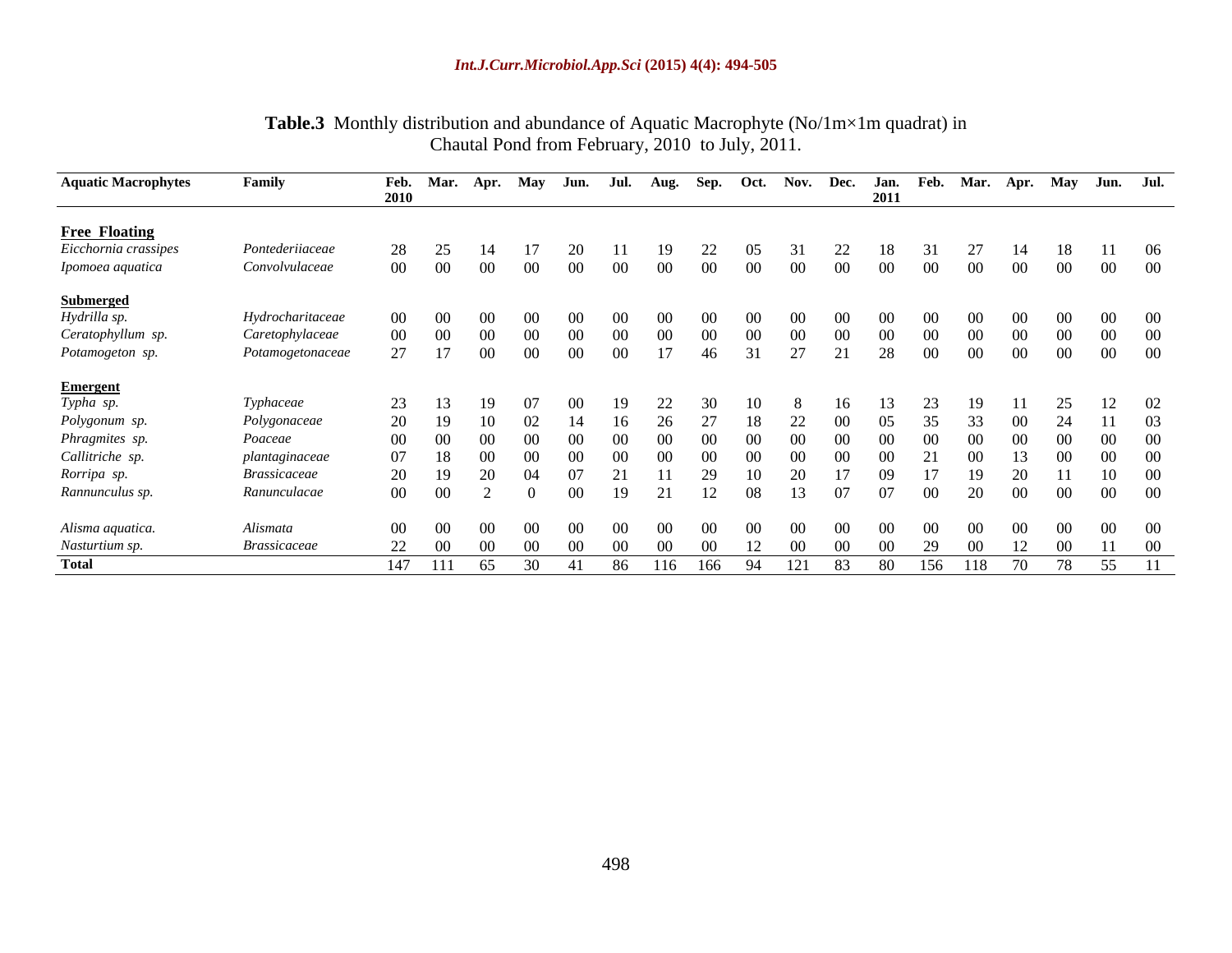| Months   | Species          | Species          | Shannon           |
|----------|------------------|------------------|-------------------|
| Feb'10   | Richness<br>1.08 | Evenness<br>0.85 | Diversity<br>1.64 |
| Mar      | 1.05             | 0.91             | 1.705             |
| Apr      | 0.91             | 0.92             | 1.53              |
| May      | 0.50             | 0.99             | 1.09              |
| Jun      | 0.30             | 0.99             | 0.69              |
| Jul      | 0.78             | 0.81             | 1.18              |
| Aug      | 0.92             | 0.88             | 1.48              |
| Sep      | 0.66             | 0.95             | 1.33              |
| Oct      | 0.99             | 0.84             | 1.62              |
| Nov      | 1.03             | 0.85             | 1.63              |
| Dec      | 1.02             | 0.86             | 1.64              |
| $Jan'11$ | 1.09             | 0.83             | 1.61              |
| Feb      | 1.22             | 0.94             | 1.88              |
| Mar      | 1.25             | 0.95             | 1.89              |
| Apr      | 0.96             | 0.95             | 1.56              |
| May      | 0.77             | 0.99             | 1.38              |
| Jun      | 0.72             | 0.93             | 1.32              |
| Jul      | 0.86             | 0.95             | 1.56              |

**Table.4** Monthly variation in different diversity indices of Aquatic macrophyte in Chherat Pond in 2010 and 2011.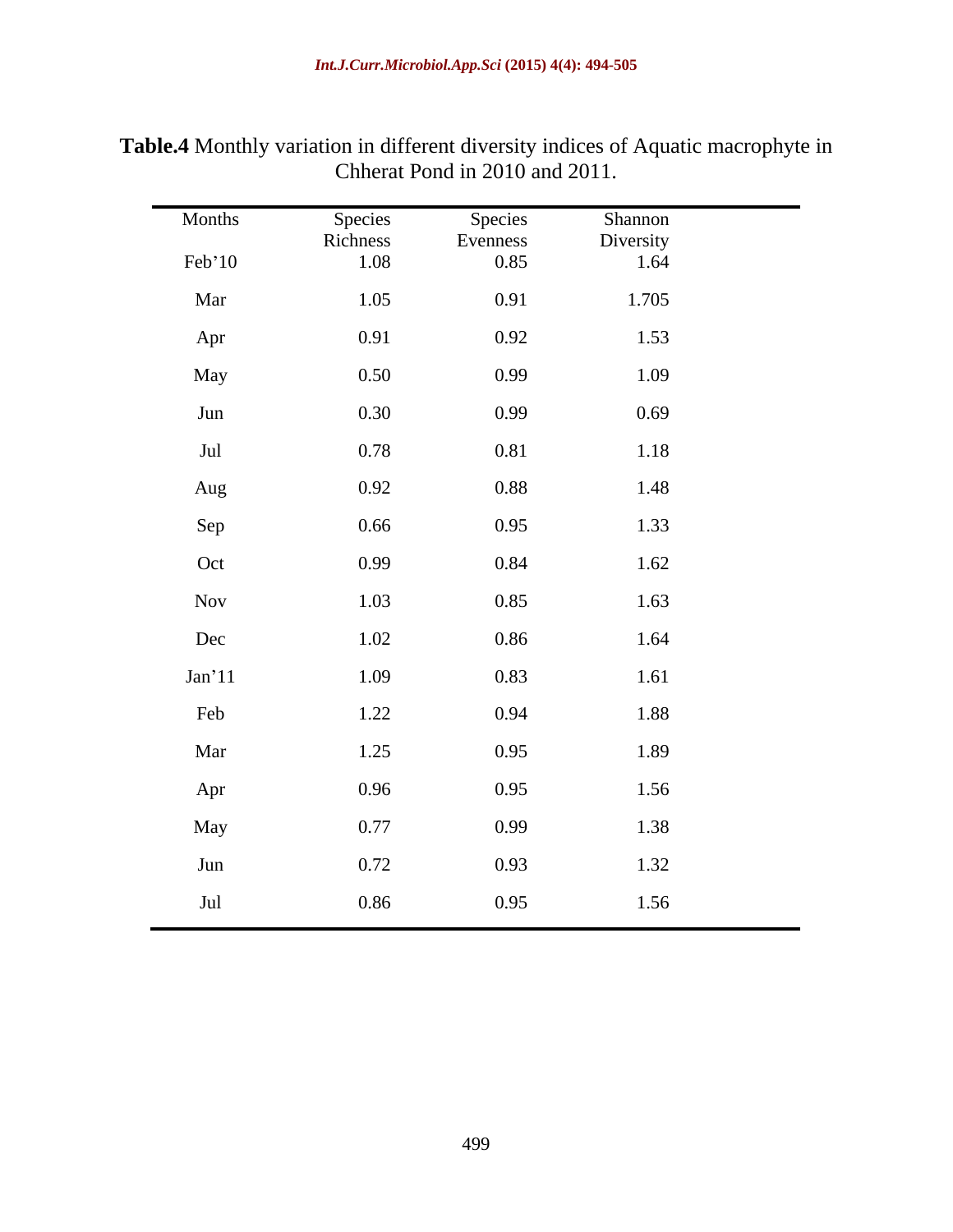| Months         | <b>Species Richness</b> | Species<br>Evenness | <b>Shannon Diversity</b> |  |
|----------------|-------------------------|---------------------|--------------------------|--|
| Feb'10         | 1.48                    | 0.96                | 2.04                     |  |
| Mar            | 1.54                    | 0.94                | 2.02                     |  |
| Apr            | 1.56                    | 0.87                | 1.94                     |  |
| May            | 1.39                    | 0.84                | 1.61                     |  |
| Jun            | 1.17                    | 0.78                | 1.36                     |  |
| $\mathrm{Jul}$ | 0.89                    | 0.96                | 1.57                     |  |
| Aug            | 1.37                    | 0.96                | 2.03                     |  |
| Sep            | 1.32                    | 0.98                | 2.06                     |  |
| Oct            | 1.31                    | 0.96                | 2.04                     |  |
| Nov            | 1.37                    | 0.93                | 2.00                     |  |
| Dec            | 1.37                    | 0.95                | 2.03                     |  |
| Jan'11         | 1.36                    | 0.94                | 2.02                     |  |
| Feb            | 1.73                    | 0.92                | 2.11                     |  |
| Mar            | 1.49                    | 0.84                | 1.91                     |  |
| Apr            | 0.88                    | 0.89                | 1.49                     |  |
| May            | 0.76                    | 0.88                | 1.26                     |  |
| Jun            | 0.57                    | 0.93                | 1.03                     |  |
| Jul            | 1.59                    | 0.90                | 2.09                     |  |
|                |                         |                     |                          |  |

**Table.5** Monthly variation in different diversity indices of Aquatic macrophyte in Laldiggi Pond in 2010 and 2011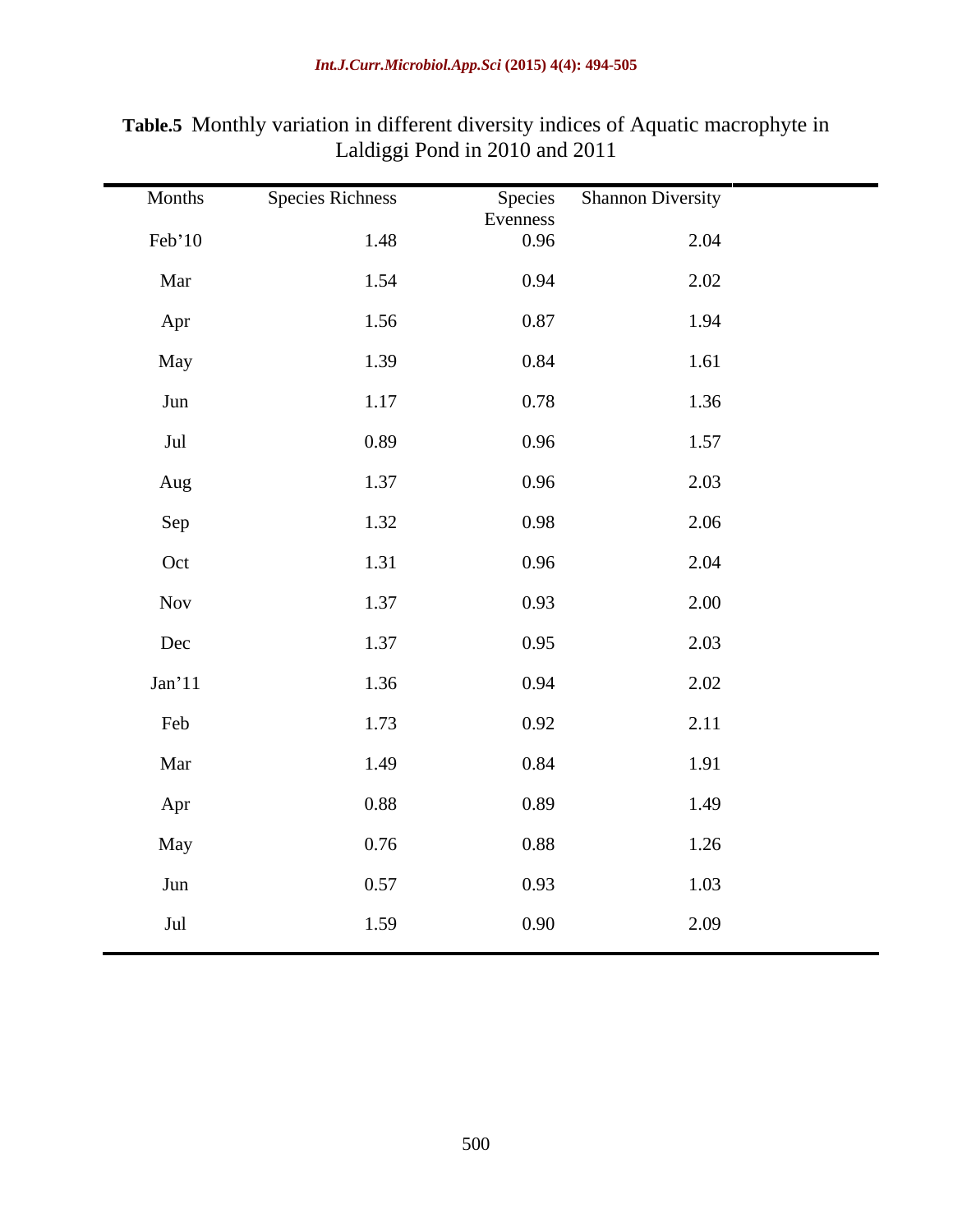| Months | <b>Species Richness</b> | Species<br>Evenness | Shannon<br>Diversity |
|--------|-------------------------|---------------------|----------------------|
| Feb'10 | 1.20                    | 0.94                | 1.88                 |
| Mar    | 1.06                    | 0.98                | 1.77                 |
| Apr    | 0.95                    | 0.85                | 1.44                 |
| May    | 0.88                    | 0.75                | 1.11                 |
| Jun    | 0.53                    | 0.92                | 1.01                 |
| Jul    | 0.89                    | 0.97                | 1.58                 |
| Aug    | 1.05                    | 0.96                | 1.76                 |
| Sep    | 0.97                    | 0.93                | 1.72                 |
| Oct    | 1.32                    | 0.85                | 1.78                 |
| Nov    | 1.04                    | 0.92                | 1.71                 |
| Dec    | 0.90                    | 0.94                | 1.55                 |
| Jan'11 | 1.14                    | 0.85                | 1.63                 |
| Feb    | 0.99                    | 0.97                | 1.76                 |
| Mar    | 0.83                    | 0.97                | 1.58                 |
| Apr    | 0.94                    | 0.97                | 1.58                 |
| May    | 0.68                    | 0.95                | 1.34                 |
| Jun    | 0.99                    | 0.99                | 1.60                 |
| Jul    | 0.83                    | 0.90                | 0.99                 |

**Table.6** Monthly variation in different diversity indices of Aquatic macrophyte in Chautal Pond in 2010 and 2011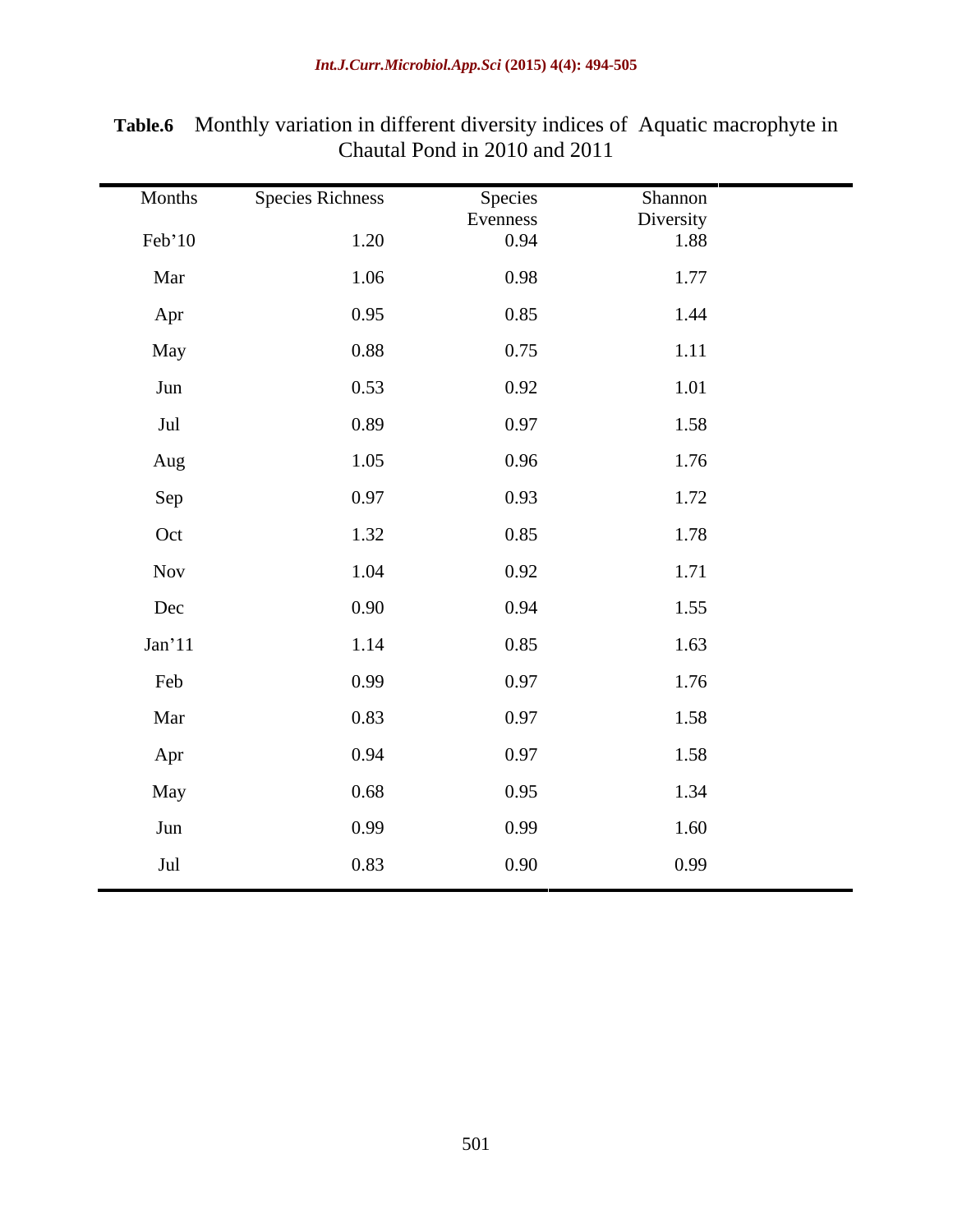## **Aquatic Macrophyte**

### **Free floating**



Ipomoea



Eicchornia



**Hydrilla** 



**Potamogeton** 

Ceratophyllum

Submerged Macrophyte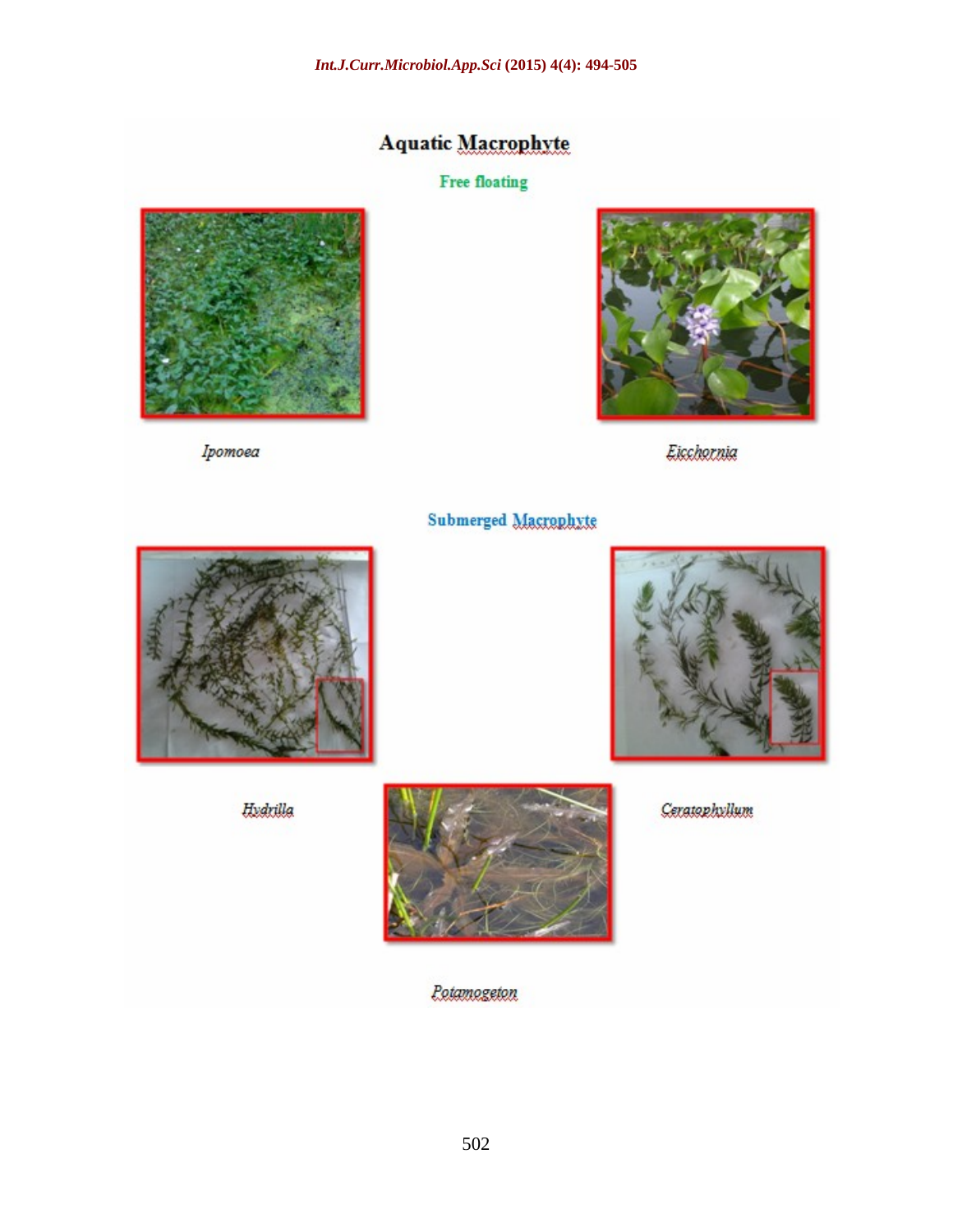# Emergent Macrophyte



**Iypha** 



Polygonum



Phragmities



Callitriche







*Rorripa Alisma aquatica Ranunnculus*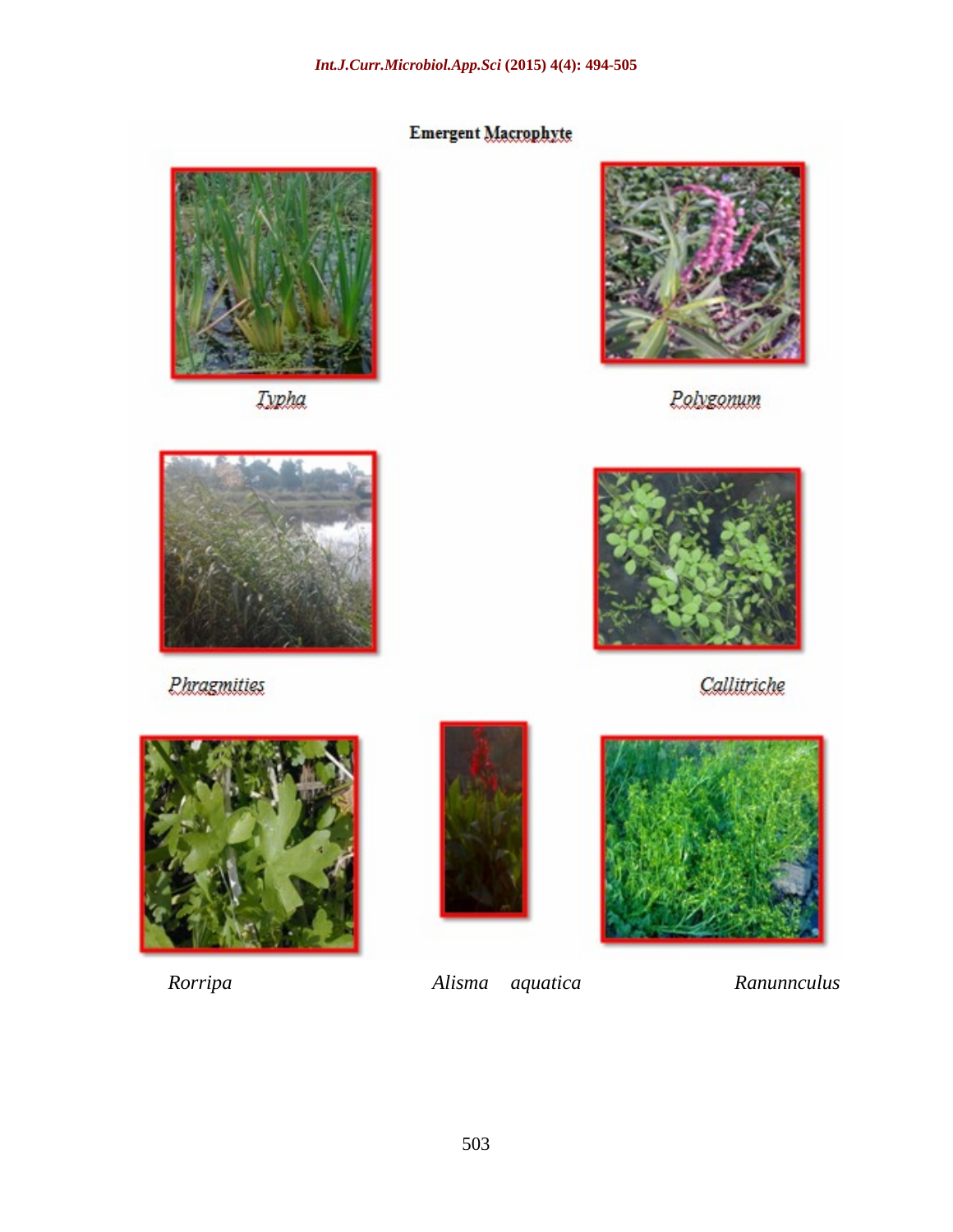Statistically total macrophytes recorded pond  $r = -0.478$ ; with nitrate in Chherat Pond,  $r = -0.629$ ; Chautal pond,  $r = -0.542$ Chautal pond,  $r = -0.577$  and Laldiggi pond, complete absence of free floating correlation was found significant positive *i.e.* Chherat Pond ( $r = 0.555$ ), Laldiggi pond  $(r = 0.527)$  and Chautal pond  $(r = 0.563)$ . Total macrophytes showed significant

Shannon- Wiener's index values for Aquatic June, 2011 to 2.12 in February, 2011 in pond  $(r = 0.931)$ , with emergent Laldiggi pond and from 0.99 in July, 2011 to macrophytes positive and significant evenness varied from a minimum of  $0.82$  in pond  $(r=0.924)$ . July, 2011 to a maximum of 0.99 in June, 2010 in Chherat pond; from 0.84 in May, ANOVA indicated significant difference in 2010 to 0.98 in September, 2010 in Laldiggi density of free floating macrophytes pond and from 0.76 in May, 2010 to 0.99 in between ponds  $(F=60.42; P<0.05)$  and June, 2011 in Chautal pond (Tables 4-6). insignificant between months (F=1.28; Species richness index values for aquatic p > 0.05). macrophyte varied from a minimum of 0.30 in June, 2010 to a maximum of 1.22 in Feburary, 2011 in Chherat pond; from 0.57 in July, 2011 to 1.73 in Feburary, 2011 in Laldiggi pond and from 0.53 in June, 2010 macrophytes were represented by *Hydrilla*  to 1.32 in October, 2010 in Chautal pond *sp, Potamogeton sp* and *Ceratophyllum sp* (Tables 4-6). across the selected waterbodies. However

ANOVA indicated significant difference in

#### **Free floating macrophytes**

Two species of free floating aquatic macrophytes namely, *Echhornia crassipes* varied, from a minimum of 4 No/m<sup>2</sup> in and *Ipomoea aquatica* were recorded in

significant negative correlation with water density of Free Floating macrophytes ranged temperature in Chherat Pond  $r = -0.683$ , from a minimum of 10 No/m<sup>2</sup> in July, 2010 Chautal pond in  $r = -0.511$  and in Laldiggi to maximum of 37 No/m<sup>2</sup> in February, 2010 and Laldiggi pond r = -0.505 and with in November, 2010 and February, 2011 in Phosphate in Cherrat Pond  $r = -0.544$ ; chautal pond whereas in Laldiggi pond the r = -0.566. However, with dissolved oxygen macrophytes were recorded during the study Chautal and Chherat pond respectively. The  $^{2}$  in July 2010 in July, 2010  $^{2}$  in Eshmory, 2010 in February, 2010 in Chherat pond, from of 5 No.  $/m^2$  in  $2 \text{ in}$ October, 2010 to a maximum of 31 No./ $m<sup>2</sup>$ 2 complete absence of free floating period (Table 1-3).

macrophytes varied from a minimum of 0.69 in Chautal pond (r=0.676), with submerged in June, 2010 to a maximum of 1.89 in macrophytes in Chherat pond (r = 0.485), March, 2011 in Chherat pond, from 1.04 in Chautal pond (r = 0.578) and in Laldiggi 1.89 in February, 2010 in Chautal pond correlation in Chherat pond (r=0.955), in (Tables 4-6). Aquatic macrophytes species Laldiggi pond (r=0.939) and in Chautal Total macrophytes showed significant positive correlation with free floating macrophytes in Chherat Pond  $(r = 0.569)$  and pond (r = 0.931), with emergent macrophytes positive and significant pond (r=0.924).

 $p > 0.05$ ).

#### **Submerged Macrophytes**

density of total Macrophytes between ponds submerged macrophytes were represented (F=3.05; P=0.05) and between months by *Hydrilla sp. Potamogeton sp. and* (F=4.12; P<0.05). *Ceratophyllum sp.* Laldiggi pond showed In the present study submerged aquatic *Potamogeton* was encountered in Chautal pond only whereas in Chherat pond presence of all the three macrophytes during most of the study period.

> The total submerged macrophyte density varied, from a minimum of 4  $No/m<sup>2</sup>$  in 2 in